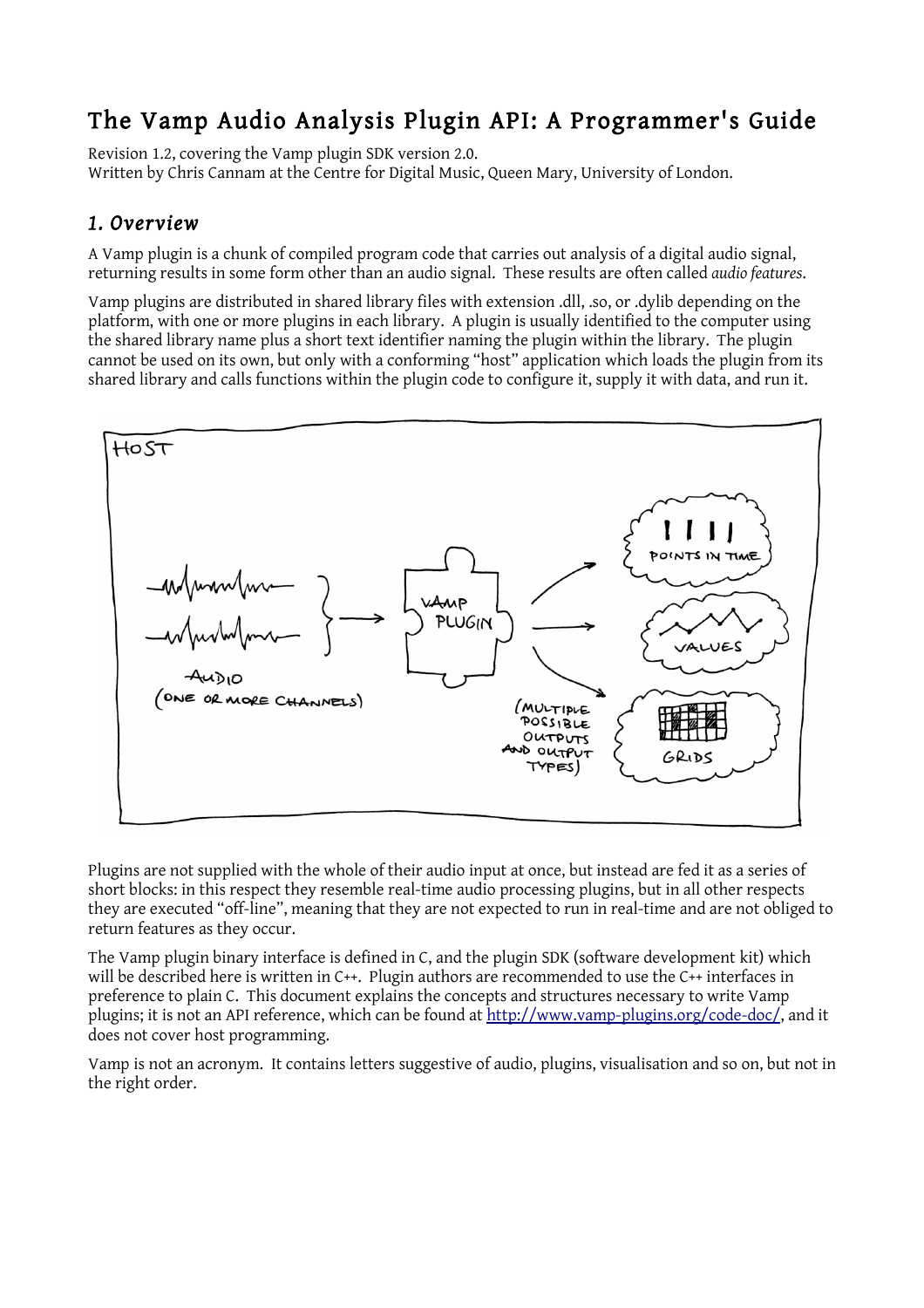#### Examples

Throughout this document we will use as examples three types of feature extractor that already exist as Vamp plugins. (These are arbitrary real-world examples – not the same as the example plugins provided in the SDK.) We will not consider the processing work necessary to implement these techniques, only describe how they communicate with the host as plugins. These examples will appear occasionally in boxes like this one. They are:

Note onset detector. This estimates the times at which new note events begin in the signal, and returns those times as results. There are no particular values associated with the times. For the purposes of this example, our onset detector will actually have two outputs – the first will report the times as described above, and the second will report a measure of the likelihood that there is an onset within the current input block.

Chromagram. This example of a visualisation data extractor analyses audio and produces from it a grid of values, with a time step as the X coordinate and a pitch bin within the octave as the Y coordinate. Each value in the grid describes the "strength" of the corresponding pitch in the music within the given time range. Another way to describe this is to say that it returns a single column containing a fixed number of pitch strength values, from each of a series of frames or blocks of input audio.

Amplitude follower. This calculates structurally simple two-dimensional data (time and value) from the audio, to be displayed by the host as a data plot or used for some other purpose.

As these examples show, Vamp plugins do not actually do any display or user interaction: they just return data. In most cases, these data are not the final result of the work the host is doing, but are useful for something else – either for a host to display and the user to interact with in some way, or as intermediate calculations for a particular purpose such as semantically meaningful audio editing. Vamp plugins do not do swirly visualisation and are typically not useful in real-time contexts such as interacting with musical performers.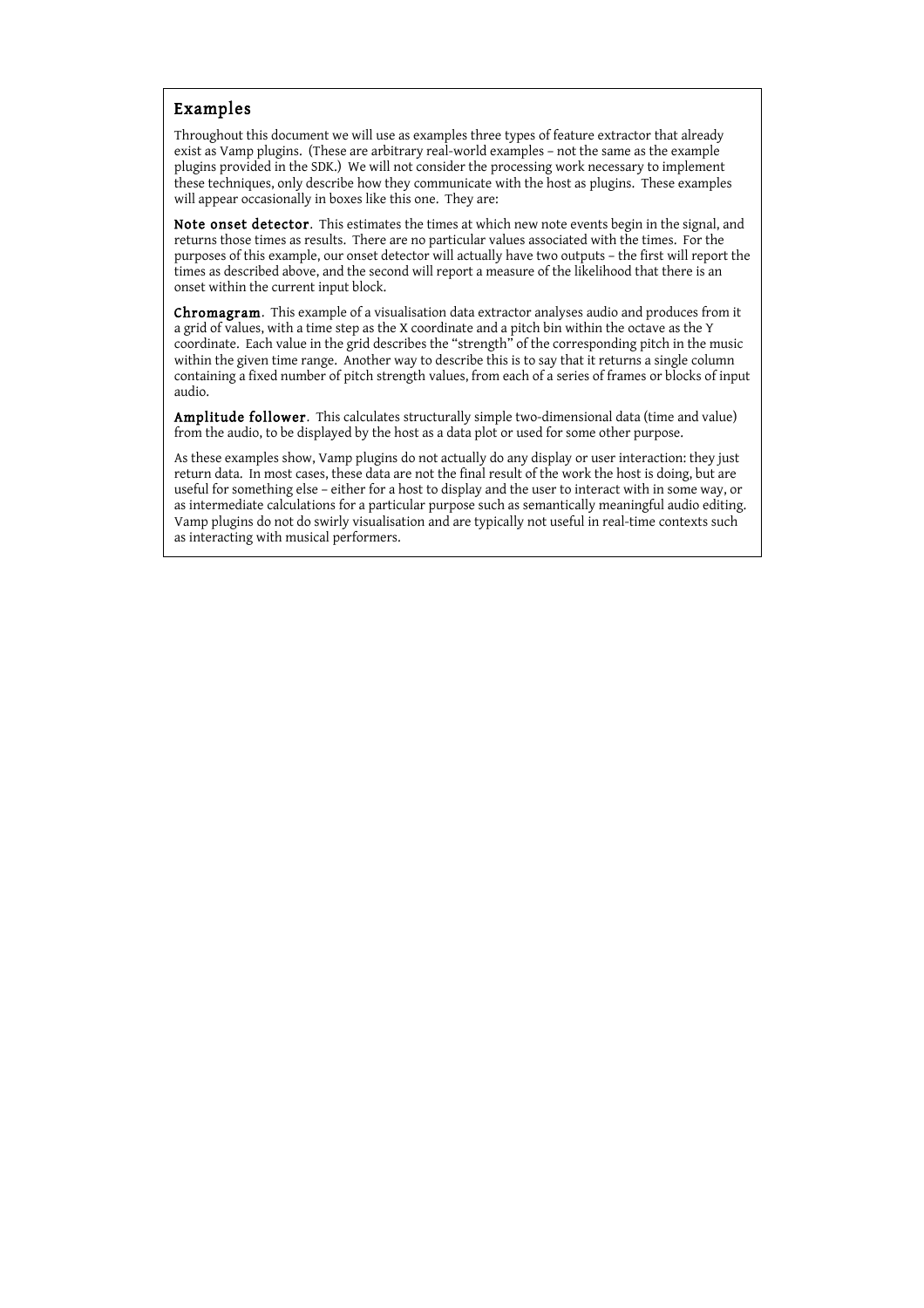# *2. What does a Plugin Contain?*

A Vamp plugin needs to make a certain amount of information available to the host.

Every plugin, no matter how simple, should provide the following:

- 1. The identifier, name, and description of the plugin itself. See *Identifiers, Names and Descriptions* below.
- 2. The name of the maker of the plugin, and the plugin's copyright status and version number.
- 3. The inputdomain which the plugin would like its audio provided in. See *Inputs* below.
- 4. The plugin's preferred step size and block size for audio input. See *Step and Block Size* below.
- 5. The minimum and maximum number of input audio channels the plugin is capable of handling. See *Inputs* below for discussion of these.
- 6. A list of output descriptors that contain information about the structure of the results that the plugin may produce. See *Outputs* below.
- 7. Implementations of standard functions that set up, reset, and run the plugin. See *Inputs* below for discussion of these.

Some plugins have parameters that can be set to adjust the way they do their processing. These plugins will also need to provide:

8. A list of parameter descriptors that contain information about the editable parameters of the plugin. The host may use these descriptors to show the user a control window for the plugin, for example.

See *Parameters* below.

9. Implementations of standard functions that retrieve and set the values of parameters.

A plugin may also have a set of pre-defined configurations that can be offered to the user by name. These are known as *programs* and a plugin that supports them will also need to provide:

- 10. A list of program names. See *Programs* below.
- 11. Implementations of standard functions that retrieve the current program name and select a new program. The C++ base class provides virtual methods to override for these.

### *Base classes*

The Vamp SDK contains one class from which plugin implementation classes should be derived. This class, Plugin, exposes pure virtual methods for most of the accessor and action functions that a plugin class needs to implement. Those that are not directly defined in Plugin are themselves inherited from a further class called PluginBase, which contains virtual methods for things that are not specific to the output structures used in Vamp – plugin name, maker, parameters, program names, etc. These classes, like everything in the SDK, are found in the Vamp namespace.

The Plugin and PluginBase classes also contain a number of data classes that are used when returning bundles of information about features (Feature, FeatureList, FeatureSet), outputs (OutputDescriptor), parameters (ParameterDescriptor) and so on. These will be referred to in the appropriate sections of this document.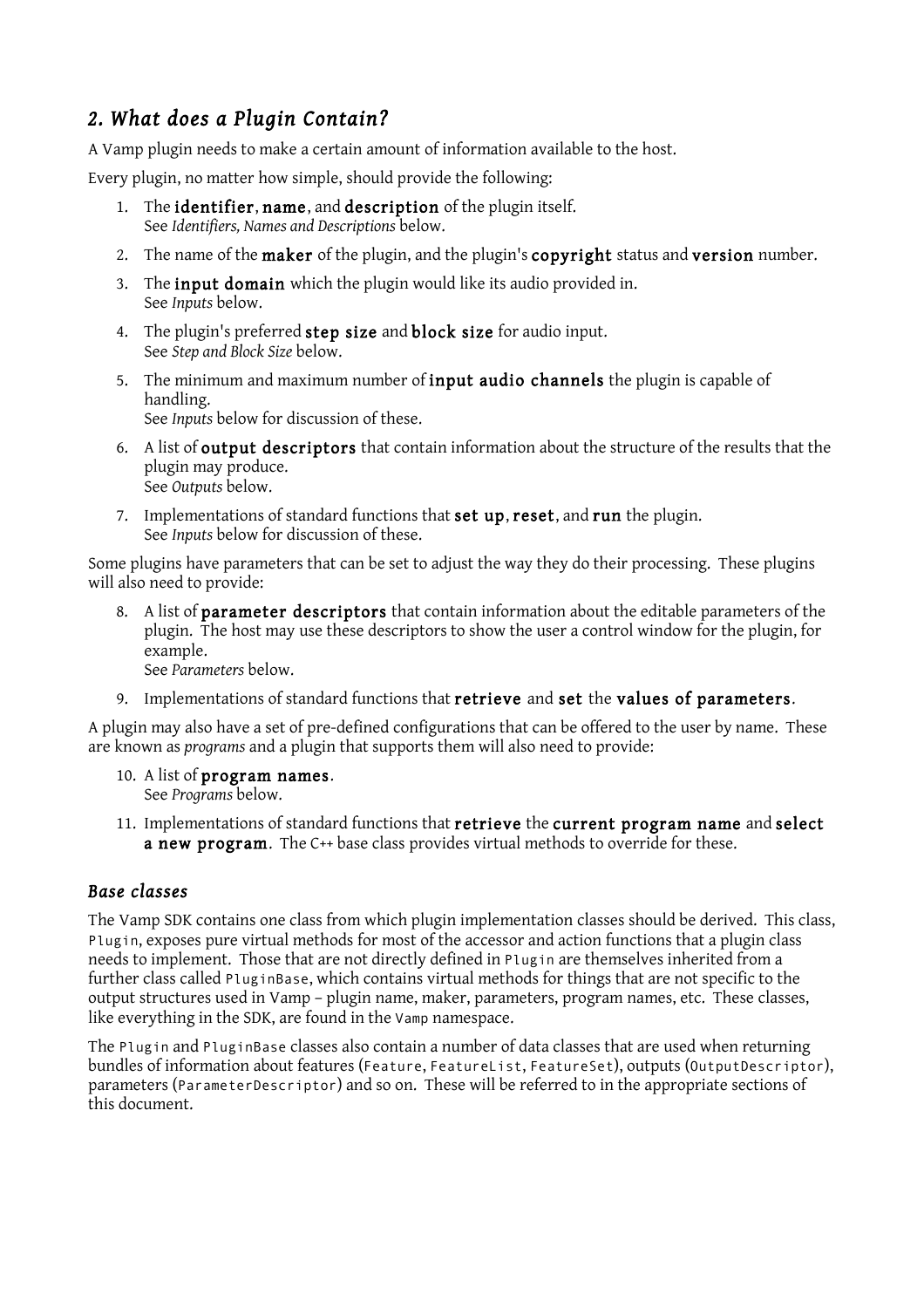# *3. Identifiers, Names and Descriptions*

Vamp uses a combination of "identifier", "name" and "description" strings to describe several sorts of object. Most obviously, the plugin itself must implement getIdentifier, getName and getDescription methods (inheriting from pure virtual methods in PluginBase) that return textual information about the plugin. Similar data are included as public data members in the ParameterDescriptor and OutputDescriptor classes.

In all of these cases, the purposes of the three strings are:

- **identifier** This should contain a short string that the host can use to refer to the object, within the immediate surrounding scope. That is, the plugin identifier needs to be unique within the plugin's library; an output descriptor's identifier needs to be unique among output descriptors for the plugin; similarly for parameter descriptors. Identifiers are very limited in the characters they may include: upper and lower case ASCII alphabetical characters, digits 0 to 9, and the hyphen (minus sign, "-") and underscore ("\_") characters only.
- name This is a text that may be shown to the user by the host as the normal label for the object.
- description This is optional, and may contain extra text to describe the purpose of the object in a way that adds to the information in the name. Hosts that show the description to the user will normally do so in addition to the name, so it should not duplicate information already in the name.

#### *Categories*

The Vamp API itself does not provide any way for the host to categorise plugins by type or purpose. However, the host extension classes in the SDK do include a method to load plugin categories from category files (with .cat extension) that may be found in the Vamp plugin load path alongside the plugin libraries. These are text files which contain lines of the form

vamp:libraryname:pluginidentifier::category

The category string is a series of category names separated by " > ", which describe a possibly multi-level path into a category tree. For example,

vamp:vamp-example-plugins:percussiononsets::Time > Onsets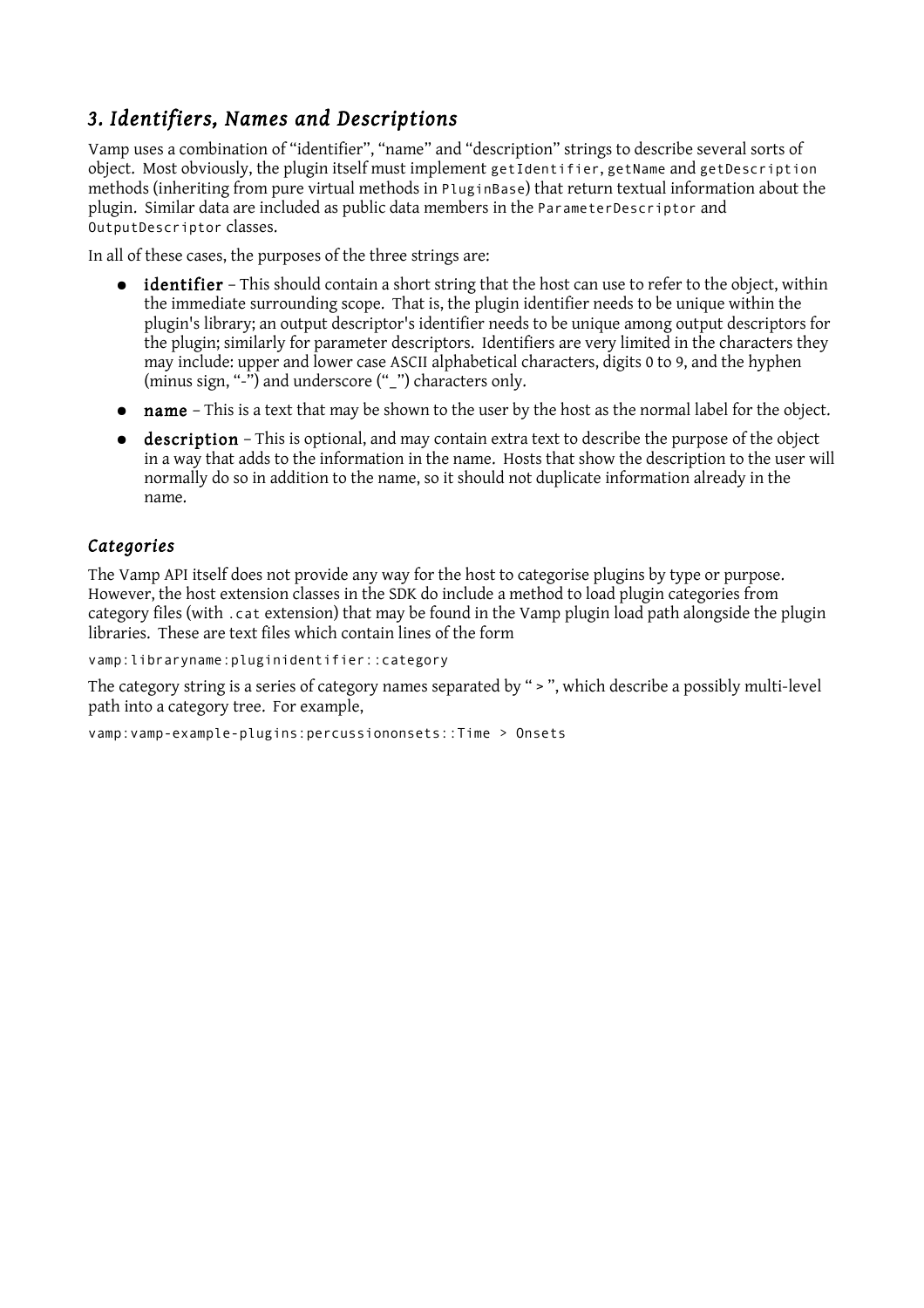# *4. Inputs*

The input to a Vamp plugin is audio data, with one or more channels. The audio is non-interleaved, so the plugin receives a set of pointers to data, one per channel. The plugin can specify how many channels it will accept using its getMinChannelCount and getMaxChannelCount methods.

The number of channels, as well as the *block size* and *step size* that will be used when running the plugin, are fixed when the plugin's initalise method is called.

bool initialise(size\_t inputChannels, size\_t stepSize, size\_t blockSize);

If the plugin finds the values supplied to initialise unacceptable, it should return false to indicate that initialisation has failed.

After initialisation, to supply audio data and run the plugin, the host calls the plugin's process method repeatedly. The process method receives a set of input pointers, and a timestamp.

FeatureSet process(const float \*const \*inputBuffers, RealTime timestamp);

Each time process is called, it is passed a single block of audio of size in samples equal to the block size that was passed to initialise. The difference in sample count between the input to one process call and that to the next is equal to the step size.

As with channel count, the plugin can influence the step and block size by returning its desired values through its getPreferredStepSize and getPreferredBlockSize methods; unlike channel count, the preferred step and block size are only hints, so you should always check the actual values used in initialise if they are important to your code. You don't have to specify a preference for these if you don't want to: return zero for the host to use its defaults, and see *Default Step and Block Sizes* below.

The audio may be provided in either *time domain* or *frequency domain* form. Time domain audio input is conventional PCM sampled digital audio with a floating-point sample type; frequency domain input is the result of applying a windowed short-time Fourier transform to each input block. The input domain is specified by the plugin using its getInputDomain method.

#### Examples

Note onset detector. The input domain and preferred step and block sizes are likely to depend on the method used for onset detection. The example plugin in the SDK, which is also annotated in the Appendix of this guide, requires frequency-domain input and can in theory handle any input step or block size. In practice it declares a preference for block size and expects the host to set the step size to something sensible accordingly.

Chromagram. The constant Q transform used for a chromagram needs, as input, the result of a short-time Fourier transform whose size depends on the sample rate, Q factor, and minimum output frequency of the constant Q transform. The chromagram plugin can therefore ask for a frequencydomain input, and make its preferred block size depend on the sample rate it was constructed with and on its bins-per-octave parameter. (See also *What Can Depend on a Parameter?* below.) It can not accept a different block size, and its initialise function will fail if provided with one. It may reasonably choose to leave the preferred step size unspecified.

Amplitude follower. This time-domain method is likely to work with any input step and block size, and so will probably leave them unspecified.

#### *Time Domain Input*

When a plugin requests time domain input, the host divides the audio input stream up into a series of blocks of equal size, and feeds one to each successive call to process. The process call may then return features derived from that audio input block, according to its whim. The inputBuffers argument to process will point to one array of floats for each input channel. For example, inputBuffers[0] [blockSize-1] will be the last audio sample in the current block for the first input channel.

When all of the audio data has been supplied, the host calls getRemainingFeatures, and the plugin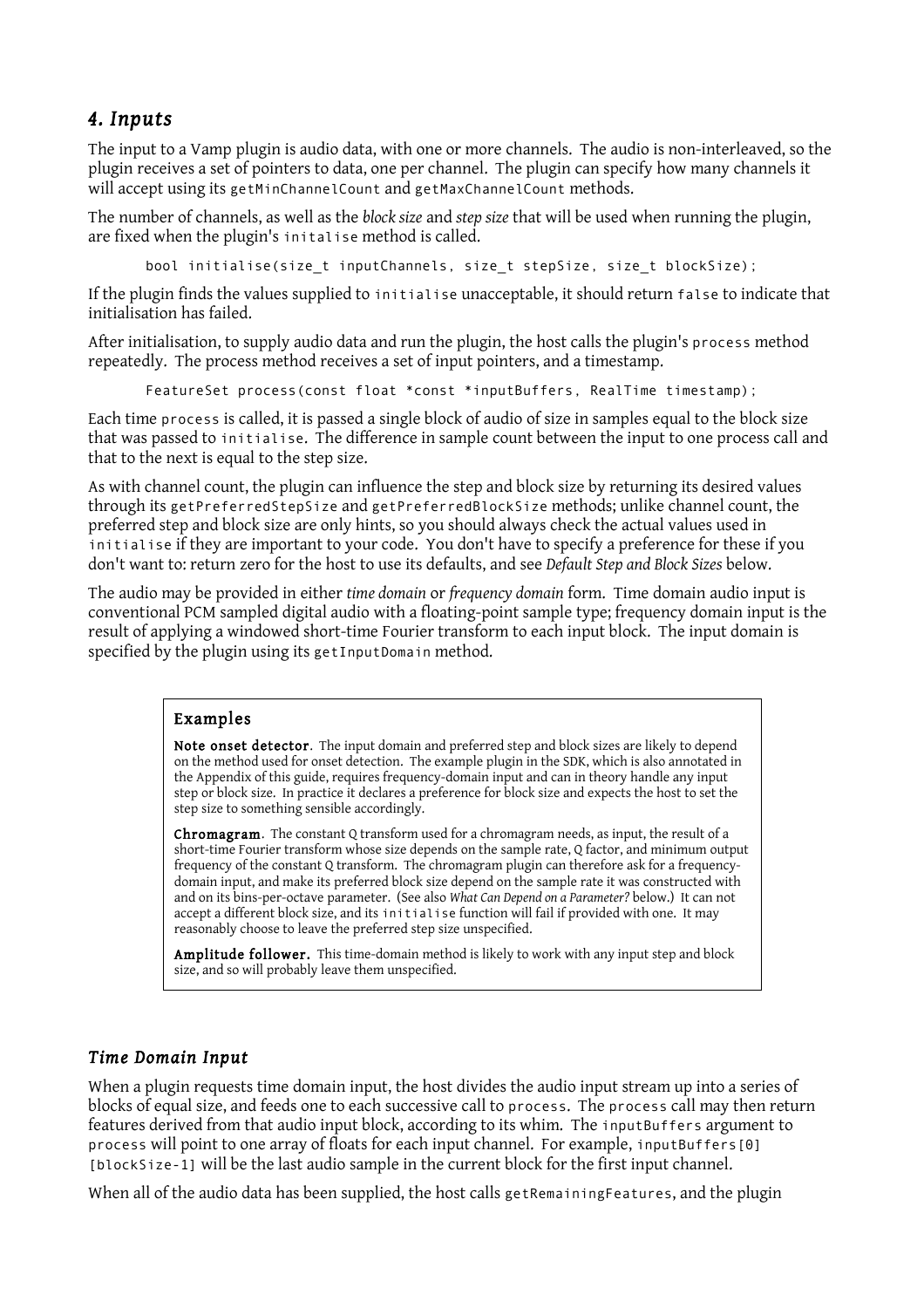returns any features that are now known and not yet been returned from earlier process calls.



When supplying time domain input, it is most usual for the step size to be equal to the block size as shown above. This means that the plugin is receiving every sample in the audio input exactly once, in a series of contiguous blocks of data.

This does not have to be the case – the plugin can return a different value for getPreferredStepSize to that returned from getPreferredBlockSize if for any reason it would prefer to receive overlapping or non-contiguous blocks.

Vamp currently makes no provision for partial input blocks. If the audio input ends in the middle of a block, the host will fill the block with zero values up to the block size.

#### *Frequency Domain Input*



If the plugin requests frequency domain input, each block of audio input is processed by the host using a windowed short time Fourier transform before being supplied to the process function.

In this situation, it is most usual for the input blocks to overlap – that is, for the step size to be half of the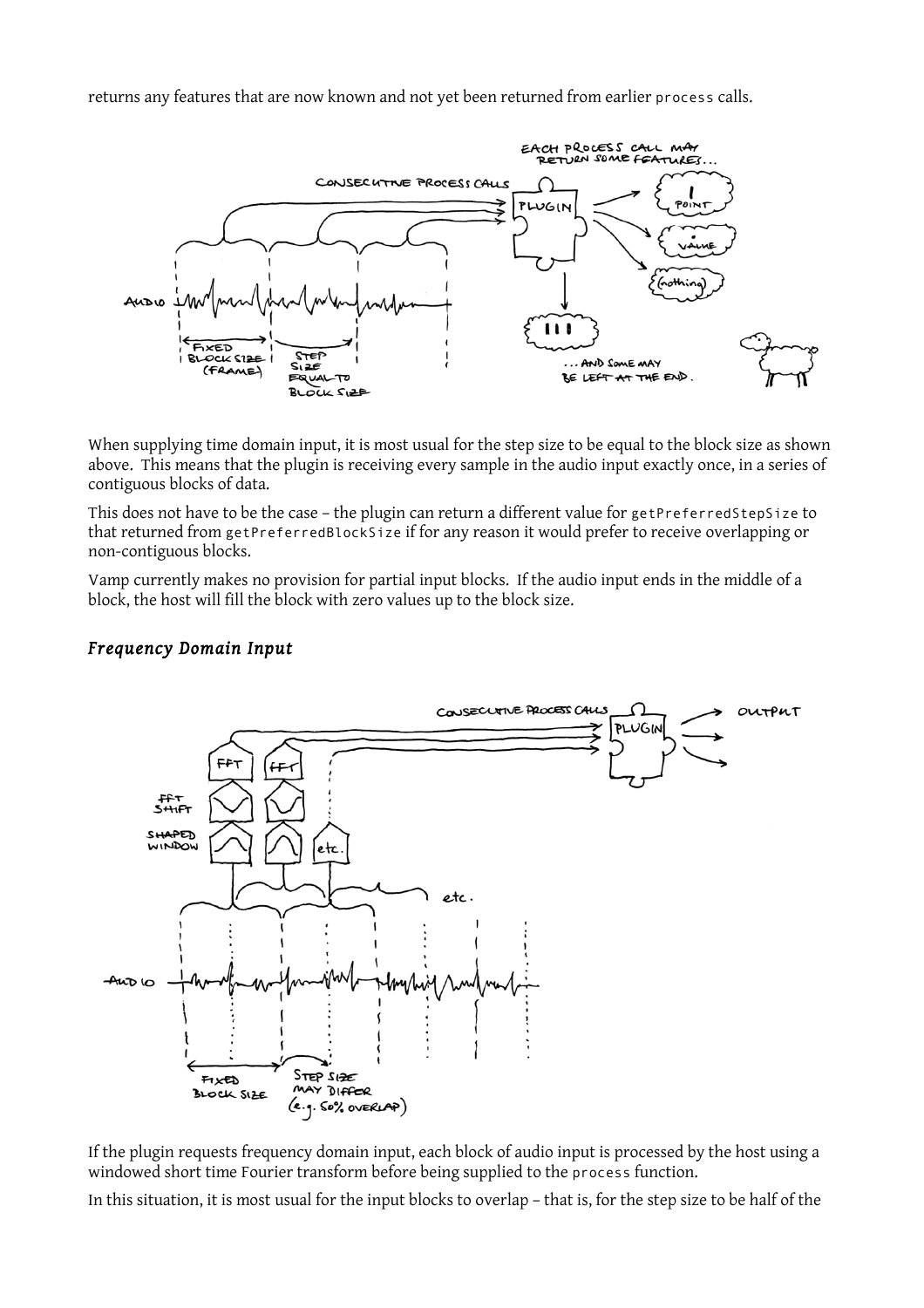block size, or less. This is because the original time-domain data needs to be shaped using a cosine or similar window before the Fourier transform is applied, in order to avoid generating spectral noise because of the discontinuities at the edges of the input blocks. This windowing is the host's responsibility, but the plugin needs to be aware that it will happen so that it can choose sensible preferred step and block sizes.

The plugin does not get any control over what shape of window is used, or any other details of the time- to frequency-domain processing apart from the step and block size. If more control is needed, you will need to ask for time domain input and carry out the processing in the plugin instead.

When receiving frequency domain input, the inputBuffers argument to process will point to one array of floats for each input channel as for time domain input, but the arrays of float have a particular layout. Each channel contains blockSize+2 floats, which are alternately real and imaginary components of the Fourier transform's complex output bins.

For example:

- inputBuffers[0][0] and inputBuffers[0][1] contain the real and imaginary components of the DC bin for this block in the first input channel. The imaginary component for this bin should be zero.
- inputBuffers[0][2] and inputBuffers[0][3] contain the real and imaginary components of the bin with frequency sampleRate / blockSize for the first input channel.
- inputBuffers[0][blockSize] and inputBuffers[0][blockSize+1] contain the real and imaginary components of the bin with "Nyquist" frequency sampleRate / 2. Again, this imaginary component should be zero.

## *Default Step and Block Sizes*

If the plugin does not care about either the step or block size, it should return zero as its preference.

If the plugin returns zero as its block size preference, the host will pick a block size that is practical for its own processing purposes. For time domain inputs this could reasonably be almost anything, from relatively small (e.g. 512) to huge (e.g. the length in sample frames of the entire audio file that the host is processing). For frequency domain inputs of course the host can reasonably be expected to use some block size that is generally considered appropriate for block-by-block short-time Fourier transform processing, such as 1024 or 2048.

If the plugin returns zero as its step size preference, the host will typically use a step size equal to the block size for time domain inputs, or half the block size for frequency domain inputs.

In either case, the host may alternatively offer the choice of step or block size to the user.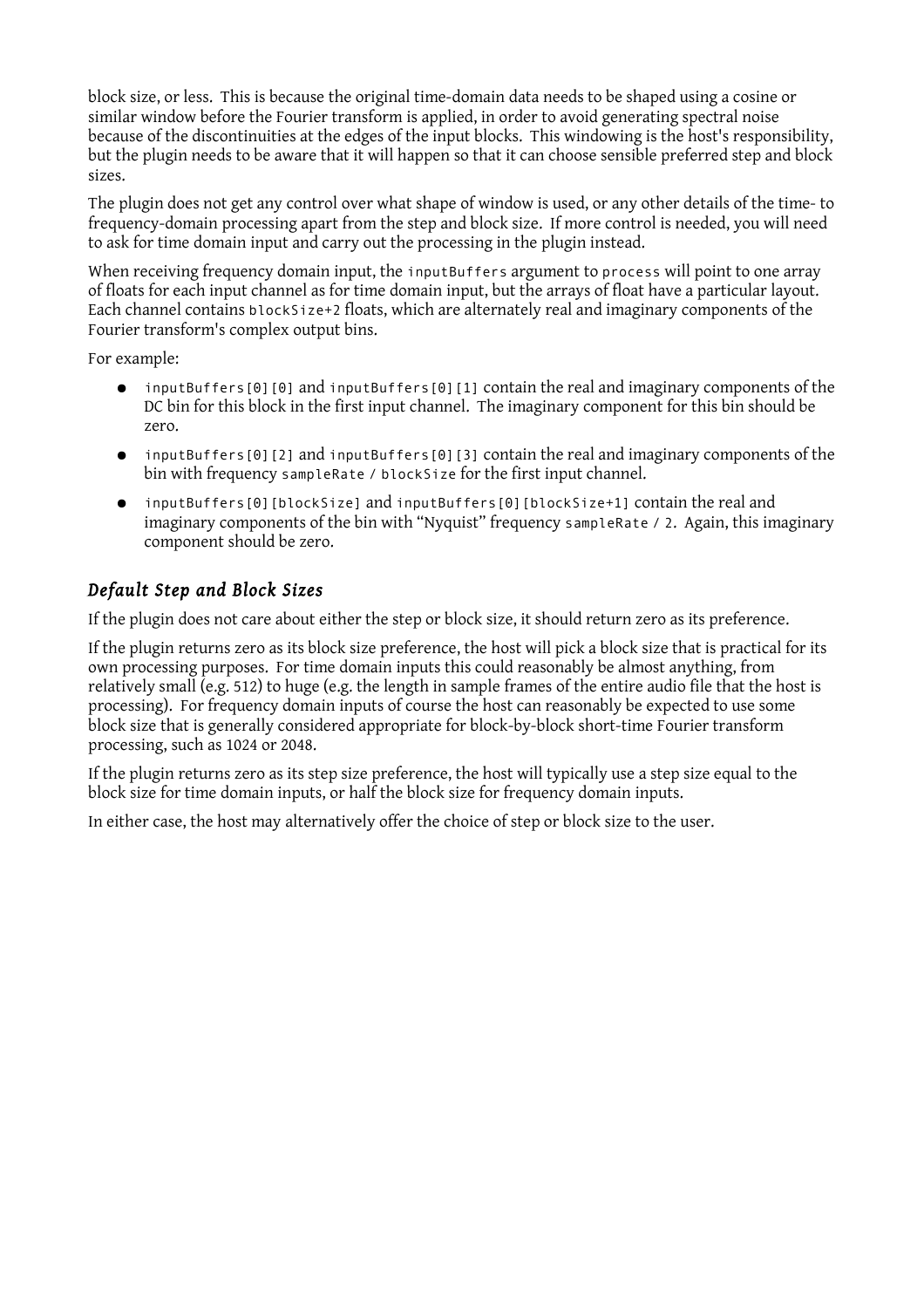# *5. Outputs*

#### *Feature Structure*

A plugin may return features in two places: from the process call, and from getRemainingFeatures. The process call is made repeatedly to provide the plugin with input data; see "Input" above. When all of the input has been consumed, getRemainingFeatures is called once, and the plugin should return any other features that it has computed or can now compute but has not yet returned.



The return type from process and getRemainingFeatures is called FeatureSet. This is an STL map whose key is an output number and whose value is a FeatureList, which is an STL vector of Feature objects. The use of a FeatureList allows the plugin to return features with more than one timestamp from a single process call, or to return all features for the entire audio input in a single FeatureSet from getRemainingFeatures.

A Feature has an optional timestamp and duration (see "Sample Types and Timestamps", below), a vector of zero or more values, and an optional label. Note that even a Feature with zero values, no timestamp, and no label could still be a valid feature; it may indicate that "something happened in the block of audio passed to this process call", with the interpretation of "something" depending on which output of the plugin was returning the feature.

A lot about the interpretation of returned features depends on which output the feature is associated with. A plugin has a fixed number of outputs, and it must provide a getOutputDescriptors method that returns data about all of them, as a vector of OutputDescriptor objects. The descriptor with index zero in this vector contains information about the output whose values are found with a key of zero in the feature sets returned by the plugin, and so on.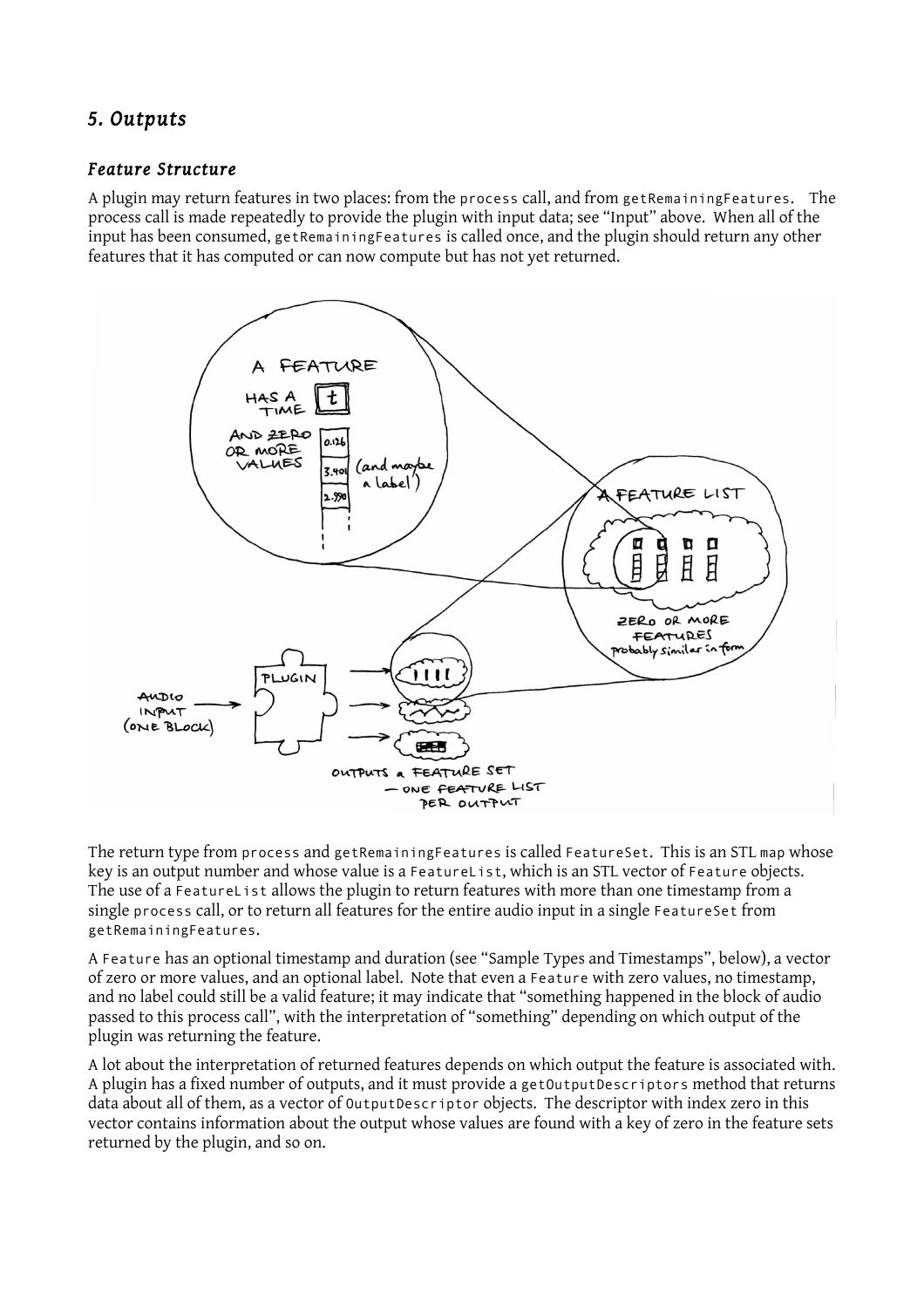#### *Output Descriptors*

For a plugin to be of any use, it must provide at least one OutputDescriptor (that is, have at least one output). This contains all of the information provided by the plugin about the "meaning" of values associated with an output of the plugin. OutputDescriptors for all of the plugin's outputs, in order, must be returned by a call to getOutputDescriptors.

The OutputDescriptor contains:

- The identifier, name and description of this output (see *Identifiers, Names and Descriptions* above).
- Optionally, the unit (as a string) of all of the values associated with this output.
- Optionally, the number of value "bins" that features associated with this output have (via hasFixedBinCount and binCount). The bin count might be zero for "time only" features like the simple onset detector, one for "time and value" features like an amplitude tracker, or many for "column" features like a chromagram that have a series of a fixed number of values in each feature. Some features might have a variable number of values, and they will need to leave hasFixedBinCount false.
- Optionally, if hasFixedBinCount is true, names for the value bins (in binNames). For example, a chromagram plugin might have bin names describing the frequencies whose strengths are represented in the bin values.
- Optionally, the extents for values associated with this output (i.e. their minimum and maximum values), via hasKnownExtents, minValue and maxValue. Like the unit, these apply to values in all bins, if the output has more than one bin.
- Optionally, the quantization of the values associated with this output, via isQuantized and quantizeStep. A feature whose values can only fall within a certain subset of real numbers (for example, a feature whose values are always integers) may wish to set these. They are analogous to the quantization for parameters described in *Parameters* below, except that it is not possible to associate names with the quantize steps as it is for parameters.
- The sample type and rate for the output, via sampleType and sampleRate. See *Sample Types and Timestamps* below for discussion of these.
- Whether the features associated with this output are expected to have durations (via hasDuration). (This field was added to the OutputDescriptor in version 2.0 of the Vamp API and SDK.) See *Sample Types and Timestamps* below for discussion of this.

#### *Sample Types and Timestamps*

Every feature that is returned from a Vamp plugin has a time associated with it. This is the time at which the feature is considered to "start", as a fractional number of seconds since the start of the audio input.

The time may be explicit – stored in the timestamp of the feature structure itself – or implicit – omitted from the feature itself and instead deduced by the host on the basis of the sample type and rate defined for the output in which the feature is returned. Whether the time is implicit or explicit depends on the sampleType field of the output and the hasTimestamp field of the feature.

The permitted sampleType values for an output are:

- OneSamplePerStep Implicit time. The effective time of any feature returned by process for that output is the same as the time that was passed in to the process function by the host. The plugin should not set a timestamp on the output feature, and should set the feature's hasTimestamp field to false. The host should not read the timestamp from the output feature, even if the feature's hasTimestamp field is erroneously found to be true. Any features returned from getRemainingFeatures will all be effectively timed to the end of the input audio.
- FixedSampleRate Implicit or explicit time. If the output feature's hasTimestamp field is true, the host should read and use the output feature's timestamp. The host may round the timestamp according to the sample rate given in the output descriptor's sampleRate field (which must be non-zero). If the feature's hasTimestamp field is false, its time will be implicitly calculated by incrementing the time of the previous feature according to the sample rate.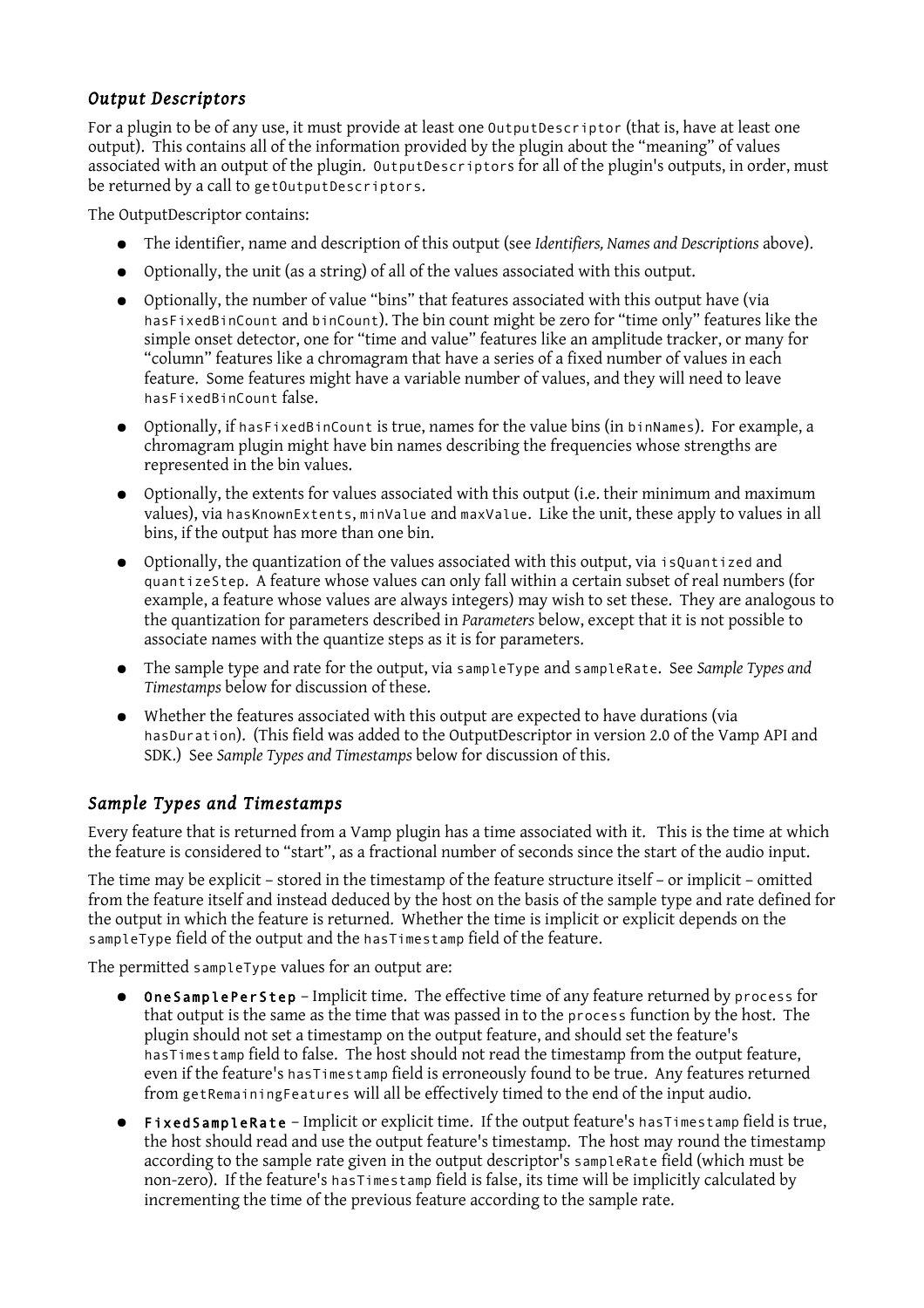● VariableSampleRate – Explicit time. The time of each feature is returned in the timestamp of the feature, and the feature's hasTimestamp field must be set to true. The feature may have a "resolution" given by the sampleRate value for that output, but the host may ignore it. The sampleRate should be zero if there is no sensible resolution.

The hasTimestamp field in the feature structure is only significant when using FixedSampleRate. If the sample type is VariableSampleRate, the host must always read and use the timestamp; if the sample type is OneSamplePerStep, the host should never read the timestamp.

The difference between FixedSampleRate and VariableSampleRate is more significant than it may at first appear. An output whose sample type is FixedSampleRate can be said to be "dense" and, for example, may be plotted naturally on a grid if it has a constant number of output bins. An output whose sample type is VariableSampleRate is in principle sparse, may need a different representation, and may be treated differently by a host – even if its features are in fact evenly spaced in time.

A feature may also have a duration, stored in the duration field of the feature structure. If this duration is present, the hasDuration field of the feature must be set to true. Duration is always explicit; unlike the timestamp, it cannot be calculated implicitly. The Feature struct constructor initialises hasDuration to false, so you do not have to set it unless you need it. (Duration was added to the feature in version 2.0 of the Vamp API and SDK; version 1 plugins have no way to specify this property.)

#### Examples

Note onset detector. Our onset detector as described has two outputs, one for the note onsets and the other for a function describing the likelihood that there is a note onset in a given block of audio. One thing to observe here is that the note onsets should be the first output, so that a host which defaults to using the first available output will get the results it expects, given the stated purpose of the plugin.

The note onsets output is most likely to have VariableSampleRate, with each feature timestamped explicitly with the estimated note onset position. If the plugin's detection method has a limited resolution in audio samples (for example if it can only detect whether an onset happened "during this block" but not where exactly within the block), then the plugin may also wish to report that by setting the sampleRate field of its output descriptor.

The onset detection function output could use either OneSamplePerStep or FixedSampleRate. If the detection function is always calculated directly from the input data block given to the process call, and thus results in one result for each input block, then OneSamplePerStep is the natural sample type. If the input block is subdivided within the plugin for analysis purposes, or the processing block size is otherwise different from the input block size, then it may use FixedSampleRate, giving the input sample rate divided by the processing block size as the output's sampleRate.

Chromagram. If the chromagram plugin demands frequency domain input with a block size equal to the expected FFT size for its constant Q transform, then OneSamplePerStep is the natural sampleType for the chroma data output, because one column of output data is produced for every input block.

Amplitude follower. The output sampleType may depend on the processing method, but as with the onset detector's detection function output, OneSamplePerStep or FixedSampleRate is likely.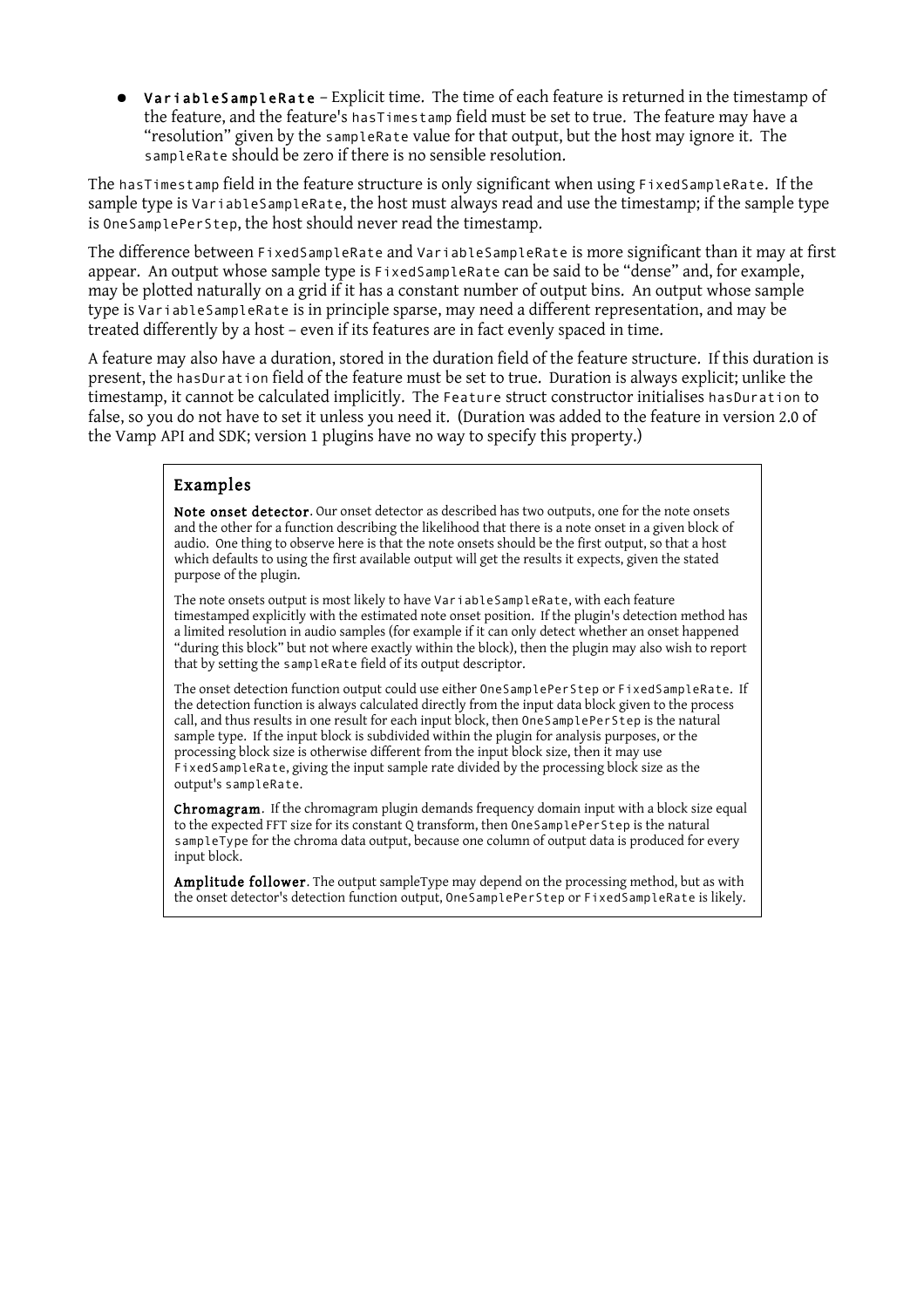# *6. Configuration*

### *Parameters*

The principal method for users and hosts to adjust the working of a Vamp plugins is via *parameters*. A parameter is a named value that may be set (and retrieved) by the host at any point between instantiation and initialisation of the plugin.

The plugin must provide a getParameterDescriptors method, which returns a list of ParameterDescriptor objects describing the available parameters of the plugin. The host refers to a parameter using the identifier given in its descriptor, and the plugin must provide getParameter and setParameter methods to retrieve and set the current value of the parameter.

Parameter values for Vamp plugins are always floating-point numbers. The parameter descriptor must provide limits for the permissible values through its minValue and maxValue fields. It may also provide a quantization for values, through its isQuantized and quantizeStep fields; if, for example, a parameter has isQuantized set to true and quantizeStep is set to 1.0f, then the host will only provide integer values for this parameter (or, strictly, floating point values that are the closest to integers). The descriptor may also include names to be associated with the quantize steps for a quantized parameter through its valueNames field: a graphical host may use these names to offer the user a list of named options instead of a numeric entry field or controller for the parameter.

### *Programs*

Some plugins may have combinations of parameters that are known to be effective for particular sorts of tasks. For example, an onset detector may have certain parameter settings that work well for music with only soft onsets, other parameters that work well with percussive onsets, and so on. This things can be encapsulated to some degree using *programs*. A program is simply a name that a host may select or query, such that at most one program may be active at once.

A plugin that supports programs should provide a getProgramNames method that returns the names of all known programs, a getCurrentProgram method that returns the name of the currently selected program if any (or an empty string otherwise), and a selectProgram method that configures the plugin for the given program. The plugin is free to rewrite its own parameter values when a new program is selected; it's the host's responsibility to read the new parameter values afterwards if necessary.

### *What Can Depend on a Parameter?*

One difference between Vamp plugins and most real-time audio processing plugin APIs is that the Vamp plugin may need to make significant aspects of its inputs and outputs dependent upon the parameters used to configure it.

For this reason, a Vamp plugin must be completely configured by the host, with its parameters and programs set, before it is initialised; the parameters cannot be changed afterwards. Furthermore, some properties of the plugin can depend on the values passed in to the initialise function, so the host must query these again after initialisation but before calling process.

A plugin may change the following at any time, up to and including during its initialise function:

- The sampleType and sampleRate for an output (in the OutputDescriptor as returned from getOutputDescriptors).
- The number of bin values a feature associated with an output may have (hasFixedBinCount, binCount, and binNames in the OutputDescriptor).
- The extents of values taken by features associated with an output (hasKnownExtents, minValue, maxValue, isQuantized and quantizeStep in the OutputDescriptor).
- The units of values taken by features associated with an output (unit in the OutputDescriptor).

In addition, the plugin may change its mind about the following at any point before initialise has been called: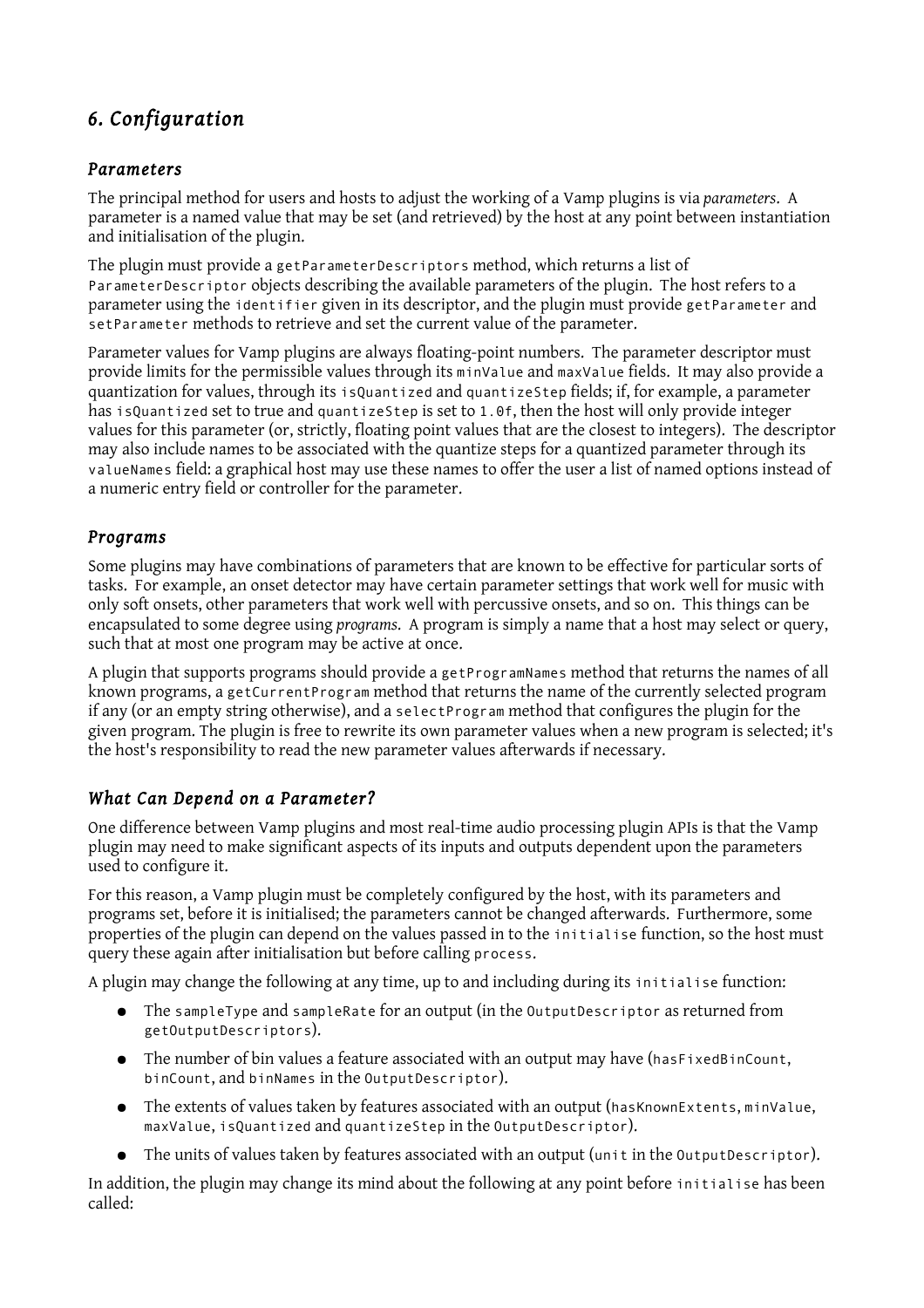● Its preferred input step size and block size (returned from getPreferredStepSize and getPreferredBlockSize).

Although a plugin may change these properties after construction, it should not do so unless it is necessary. The plugin should ensure that these properties have plausible default values right from the moment of construction, so that the host can make reasonable observations about the default or likely behaviour of the plugin without needing to initalise it. If the host does not in fact change any parameters or programs, and supplies the plugin with its preferred step and block size, then any values it has already queried from the plugin should remain valid after initialisation.

### Example

**Chromagram.** The chromagram plugin produces a series of columns of output data, with each column containing a certain number of constant Q (pitch) bins spanning a range of an octave.

It is desirable to make the bins-per-octave value for the chromagram adjustable as a parameter. This means that the number of bin values declared for each output feature should be variable depending on the state of the plugin parameters.

Also, the processing block size for the chromagram depends upon factors including the bins-peroctave value, as well as on the input sample rate. This means that the preferred block size for the plugin should be variable depending on the sample rate given at construction time, as well as on the plugin parameters. Similarly if the plugin chooses to declare any FixedSampleRate outputs, that rate will also likely depend on the processing block size and therefore on the input sample rate and plugin parameters.

Finally, it is useful to offer column normalization as an option in the plugin, selectable through a parameter. For this to be possible, the extents of feature values should also be variable depending on plugin parameters.

The plugin may *not* change any of the following after construction:

- Its total number of outputs.
- The minimum and maximum number of audio input channels it accepts.
- The input domain it requires audio to be supplied in.
- The set of available parameters returned through getParameterDescriptors, nor anything in any of the ParameterDescriptors themselves.
- The set of available programs returned through getPrograms.
- Any other descriptive data, such as the identifier, name or description text for the plugin itself or for any of its parameters or outputs.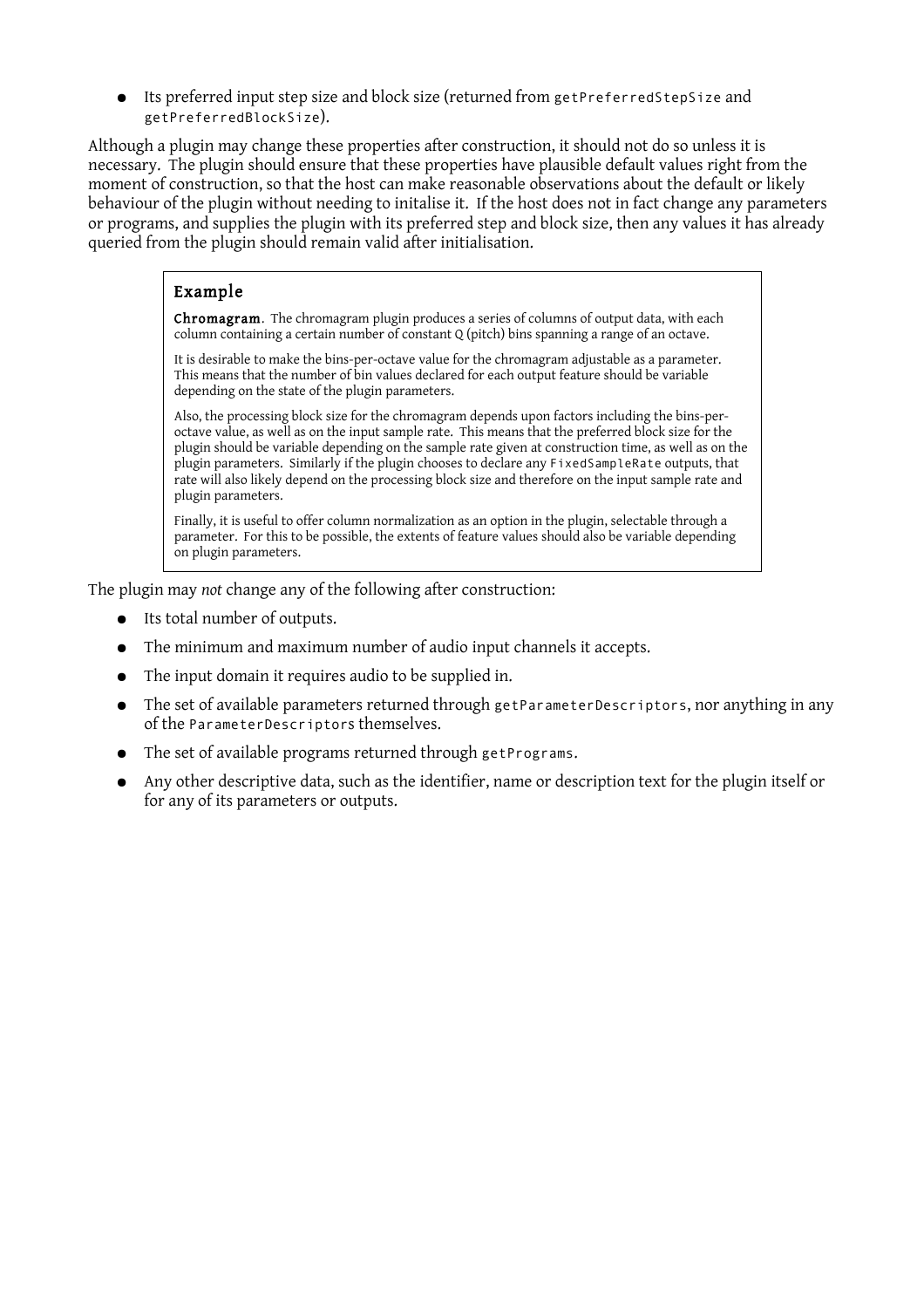# *Appendix: An Annotated Example Plugin*

In this section we take a look at an example plugin, with explanatory annotations. The plugin is essentially the "simple percussion onset detector" example plugin found in the Vamp plugin SDK, with a little reformatting in places. We choose to look at this plugin because its actual processing code is very simple, but it uses several features of the Vamp SDK including parameters and multiple outputs, and its input is in the frequency domain.

The header and implementation code for the plugin follow, and then the code for the plugin library entry point. Notes are in italics to the right of the code.

#### *Header*

```
#ifndef _PERCUSSION_ONSET_DETECTOR_PLUGIN_H_
#define _PERCUSSION_ONSET_DETECTOR_PLUGIN_H_
#include "vamp-sdk/Plugin.h"
class PercussionOnsetDetector : public Vamp::Plugin A plugin is implemented as a single C++ class.
{
public:
    PercussionOnsetDetector(float inputSampleRate);
    virtual ~PercussionOnsetDetector();
   bool initialise(size t channels, size t stepSize, size t blockSize);
    void reset();
    std::string getIdentifier() const; All of the "basic data" methods in this block are inherited 
    std::string getName() const; from pure virtual methods in Vamp::PluginBase.
    std::string getDescription() const;
    std::string getMaker() const;
 std::string getCopyright() const;
 int getPluginVersion() const;
    size_t getMinChannelCount() const; These "input data preference" methods are inherited from
    size_t getMaxChannelCount() const; virtual methods in Vamp::Plugin. Apart from the pure
                                                         virtual getInputDomain, the base class implementations all
    size t getPreferredStepSize() const; return simple defaults (1 for the channel counts, 0 for the step
    size_t getPreferredBlockSize() const; and block size to indicate "no preference").
    ParameterList getParameterDescriptors() const; The "parameters" methods are inherited from virtual methods
                                                         in Vamp::PluginBase, with default implementations that declare no parameters.
   void setParameter(std::string id, float value);
                                                         This plugin does not support programs, so it can inherit the
                                                         default implementations of getPrograms,
                                                         getCurrentProgram, and selectProgram.
    OutputList getOutputDescriptors() const; This method is pure virtual in Vamp::Plugin.
    FeatureSet process(const float *const *inputBuffers, This method is pure virtual in Vamp::Plugin.
                        Vamp::RealTime timestamp);
    FeatureSet getRemainingFeatures(); This method is pure virtual in Vamp::Plugin.
protected: Implementation data members start here.
     size_t m_stepSize;
    size_t m_blockSize;
    float m_threshold;
 float m_sensitivity;
 float *m_priorMagnitudes;
 float m_dfMinus1;
 float m_dfMinus2;
};
```
#endif

#### *Plugin Implementation*

#include "PercussionOnsetDetector.h" using std::string;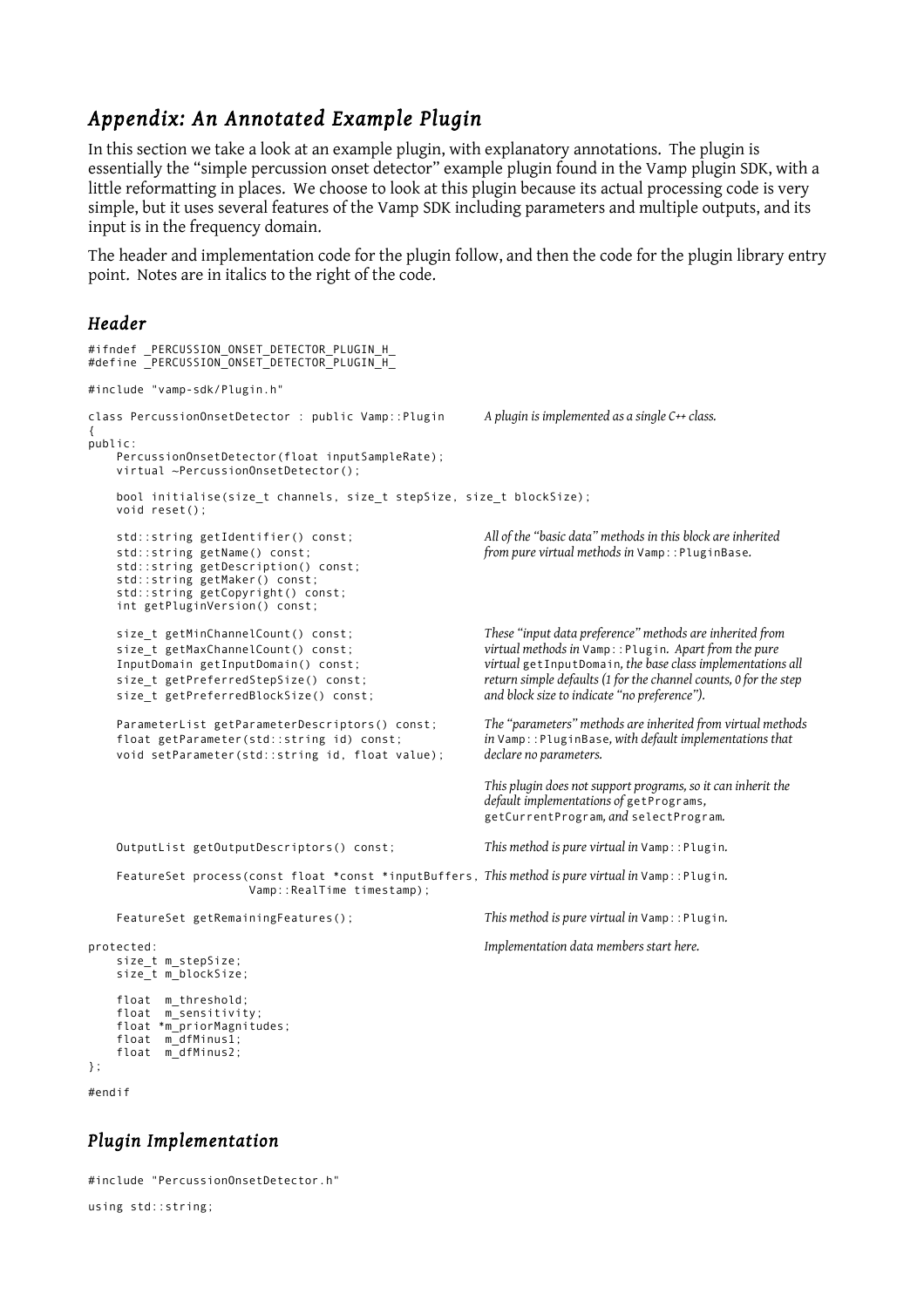```
using std::vector;
using std::cerr;
using std::endl;
#include <cmath>
PercussionOnsetDetector::PercussionOnsetDetector The sample rate at which a plugin runs is fixed at instantiation;
        (float inputSampleRate) : the plugin has no control over this, and must accept any rate.
    Plugin(inputSampleRate),
   m_stepSize(0), \dot{w} are using 0 for step and block size to indicate "not yet set".
   m_blockSize(0),<br>m_threshold(3),
                                                Default values for our public parameters.
    m_sensitivity(40),
    m_priorMagnitudes(0), Basic initialisation of internal processing data.
   m dfMinus1(0).
    m_dfMinus2(0)
{ A host needs to instantiate (construct) a plugin just to find out
} what outputs it provides, and other basic information. The plugin
                                                therefore needs to make its constructor as cheap to run as
                                                possible and should defer expensive setup work to initialise.
PercussionOnsetDetector::~PercussionOnsetDetector()
{
    delete[] m_priorMagnitudes; Clean up processing data. delete[] is safe even if the data
} were never initialised and the pointer is still NULL.
string
PercussionOnsetDetector::getIdentifier() const
{
    return "percussiononsets"; Identifier for this plugin within its shared library.
}
string
PercussionOnsetDetector::getName() const
{
    return "Simple Percussion Onset Detector"; Name of this plugin, as far as the user is concerned.
}
string
PercussionOnsetDetector::getDescription() const
{ Description of what the plugin does, to accompany its name.
    return "Detect percussive note onsets by identifying broadband energy rises";
}
string
PercussionOnsetDetector::getMaker() const
{
    return "Vamp SDK Example Plugins"; Normally, the company, institution, or developer of the plugin.
}
string
PercussionOnsetDetector::getCopyright() const
{ Concise summary of copyright and distribution license.
    return "Code copyright 2006 Queen Mary, University of London, after Dan Barry et al 2005. Freely
redistributable (BSD license)";
}
int
PercussionOnsetDetector::getPluginVersion() const
{ Newer versions of the plugin must have larger version numbers.
    return 2; The host may use this to warn the user the the plugin has been
} updated since they last used it, or that it may be out of date.
size_t
PercussionOnsetDetector::getMinChannelCount() const
{ Smallest number of input audio channels plugin can accept.
    return 1; The base class implementation of this method returns 1, so we
} don't strictly need to define it for this plugin.
size_t
PercussionOnsetDetector::getMaxChannelCount() const
{ Largest number of input audio channels plugin can accept.
    return 1; Again, the base class implementation also returns 1 – a plugin
} that doesn't declare otherwise always gets one channel.
PercussionOnsetDetector::InputDomain
PercussionOnsetDetector::getInputDomain() const
{ The form in which audio input must be provided
    return FrequencyDomain; (time or frequency domain).
}
```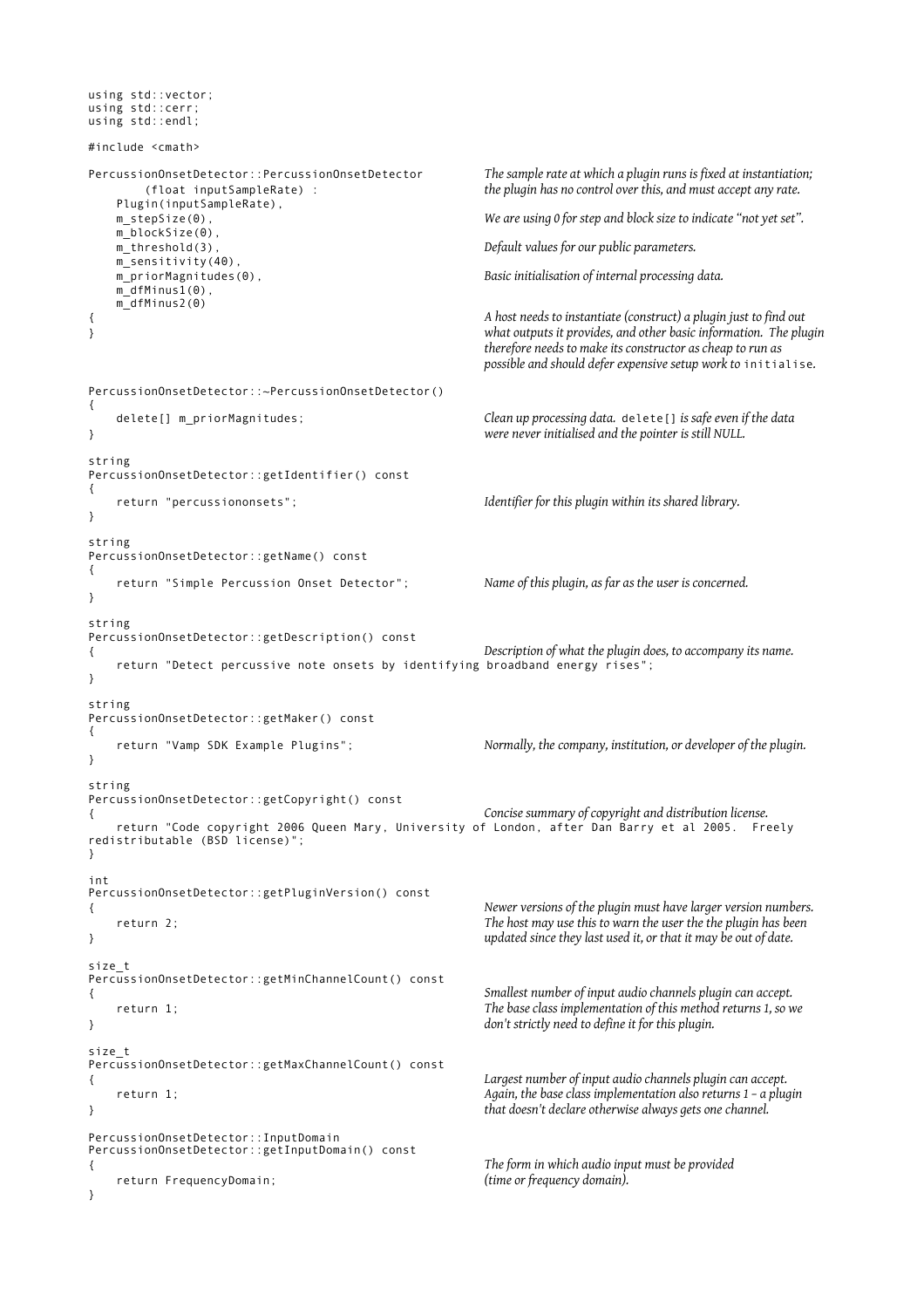```
size_t
PercussionOnsetDetector::getPreferredStepSize() const
{ This plugin works with any step size. Since the plugin demands
    return 0; frequency domain input, most hosts will use a step size equal to
} half the block size.
size_t
PercussionOnsetDetector::getPreferredBlockSize() const
{
    return 1024; Preferred block size (i.e. FFT size, for frequency domain input).
}
bool
PercussionOnsetDetector::initialise(size t channels, size t stepSize, size t blockSize)
{ This function does the real work of setting up the plugin's
    if (channels < getMinChannelCount() || internal processing. If any of the values provided are
                                                     channels > getMaxChannelCount()) { unacceptable, it should return false to indicate failure.
        return false;
    }
   m_stepSize = stepSize;<br>m blockSize = blockSize;
                                                    Although we had a preferred block size, we can accept anything.
    m_priorMagnitudes = new float[m_blockSize/2]; Properly initialise our processing data...
   for (size_t i = 0; i < m_blockSize/2; ++i) {
       m_priorMagnitudes[i] = 0.f;
    }
   m_dfMinus1 = 0.f;
   m^{-}dfMinus2 = 0.f;
    return true; True indicates success.
}
void
PercussionOnsetDetector::reset()
{ After reset is called, the plugin should behave as if it has
   for (size t i = 0; i < m blockSize/2; ++i) {
        m_priorMagnitudes[i] = 0.f;
    }
   m dfMinus1 = 0.f;
   m_ddfMinus2 = 0.f;
}
PercussionOnsetDetector::ParameterList
PercussionOnsetDetector::getParameterDescriptors() const
{ Host calls this to find out what adjustable parameters the plugin
    ParameterList list; has. These are returned as a ParameterList, which is an STL
                                                    vector of ParameterDescriptors.
 ParameterDescriptor d;
 d.identifier = "threshold";
 d.name = "Energy rise threshold";
 d.description = "Energy rise within a frequency bin necessary to count toward broadband total";
   d.unit = "dB";
 d.minValue = 0;
 d.maxValue = 20;
 d.defaultValue = 3;
 d.isQuantized = false;
    list.push_back(d);
 d.identifier = "sensitivity";
 d.name = "Sensitivity";
 d.description = "Sensitivity of peak detector applied to broadband detection function";
    d.unit = "%";
   d.minValue = 0;
   d.maxValue = 100;
    d.defaultValue = 40;
    d.isQuantized = false;
   list.push back(d);
    return list;
}
float
PercussionOnsetDetector::getParameter(std::string id) const
{ Return the current value of the parameter whose identifier
    if (id == "threshold") return m_threshold; is given in the id argument.
   if (id == "sensitivity") return m sensitivity;
    return 0.f;
}
```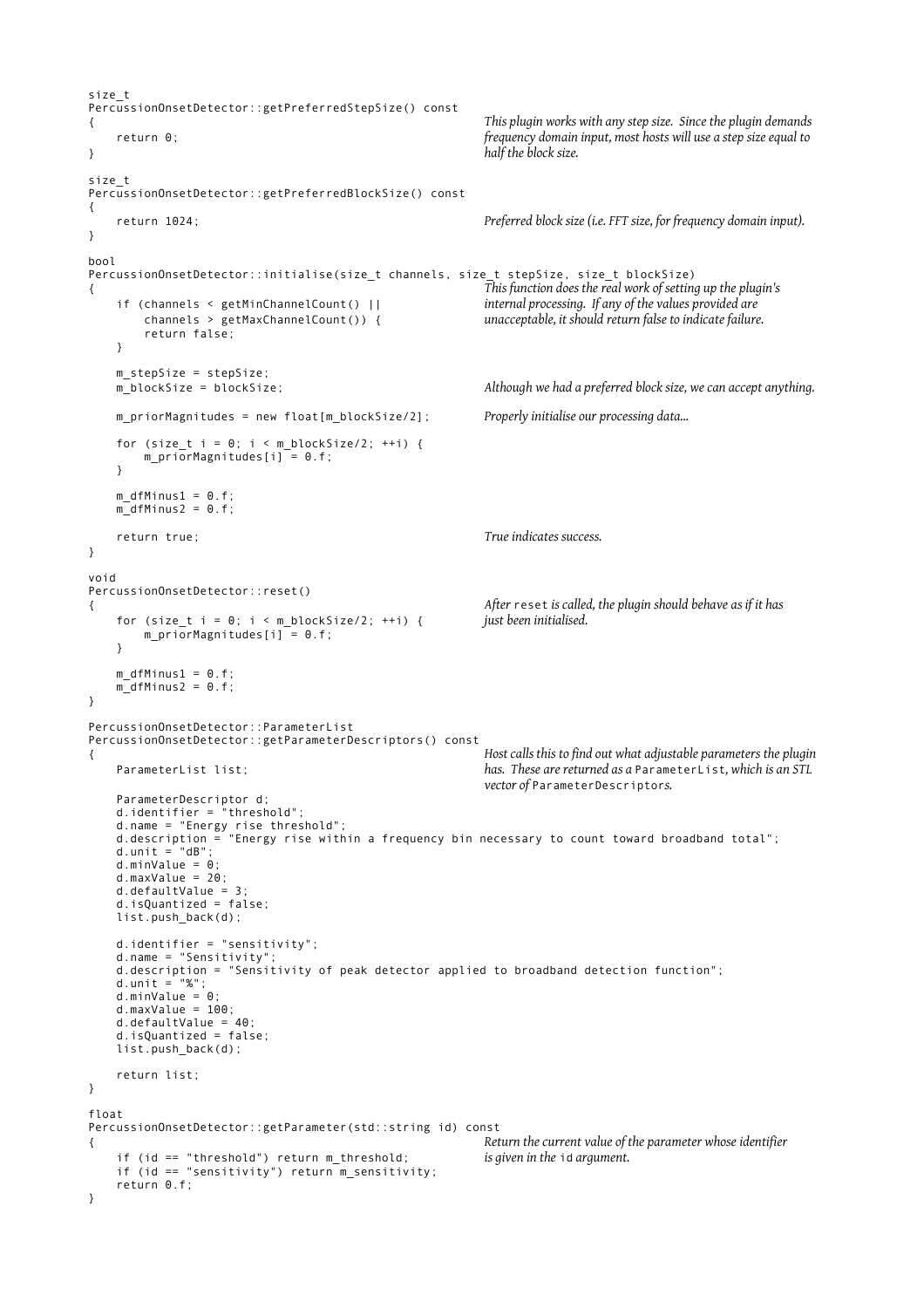```
void
PercussionOnsetDetector::setParameter(std::string id, float value)
{ Set the value of the parameter whose identifier is given in
     if (id == "threshold") { the id argument.
        if (value < 0) value = 0;
        if (value > 20) value = 20;
        m_tthreshold = value;
    } else if (id == "sensitivity") {
        if (value < \theta) value = \theta;
         if (value > 100) value = 100;
        m_sensitivity = value;
     }
}
PercussionOnsetDetector::OutputList
PercussionOnsetDetector::getOutputDescriptors() const
{ Host calls this to find out what outputs a plugin has. A single
     OutputList list; plugin may have any number of outputs. The host does not
                                                        specify which outputs it is going to use; the plugin always
     OutputDescriptor d; computes and returns value from all of them.
     d.identifier = "onsets";
     d.name = "Onsets";
     d.description = "Percussive note onset locations";
    d.unit = ""
     d.hasFixedBinCount = true; This output has a fixed number of values per feature ...
     d.binCount = 0; ... and that is zero: only the time of the feature is relevant here.
     d.hasKnownExtents = false;
     d.isQuantized = false;
     d.sampleType = OutputDescriptor::VariableSampleRate; Each feature will have its own timestamp ...
     d.sampleRate = m_inputSampleRate; ... which is accurate to 1/ the input sample rate, in seconds.
     list.push_back(d); The first descriptor in the list corresponds to output 0 in the
                                                        features returned from the process call below.
     d.identifier = "detectionfunction";
     d.name = "Detection Function";
     d.description = "Broadband energy rise detection function";
     d.binCount = 1; This output has one value per feature ...
     d.isQuantized = true; ... and that value is quantized ...
     d.quantizeStep = 1.0; ... to 1: that is, the output values are converted from integers.
     d.sampleType = OutputDescriptor::OneSamplePerStep; Each process call returns a single implicitly-timed feature.
     list.push_back(d); The second descriptor in the list corresponds to output 1 in the
                                                        features returned from the process call.
     return list;
}
PercussionOnsetDetector::FeatureSet
PercussionOnsetDetector::process(const float *const *inputBuffers,
                                  Vamp::RealTime ts)
{ The function that does the bulk of the work. This function
                                                        receives non-interleaved floating-point audio data through
                                                         inputBuffers and the timestamp of the first audio frame for
                                                        this process call in ts. The input audio has the same number
                                                        of channels as reported to the initialise function earlier:
                                                        this number will be within the range the plugin returns
                                                        from its getMinChannelCount and getMaxChannelCount
                                                         methods. In the case of this plugin, that means it will always
                                                        have exactly one channel.
    if (m stepSize == \theta) {
        cerr << "ERROR: PercussionOnsetDetector::process: "
         << "PercussionOnsetDetector has not been initialised"
              << endl;
        return FeatureSet();
     }
     int count = 0; This part is our actual algorithm; see the referenced paper
                                                        for details. Essentially, because we asked for frequency-domain
    for (size_t i = 1; i < m_blockSize/2; ++i) {
                                                         will be a series of m_blockSize/2 + 1 real+imaginary floating
        float real = inputBuffers[0][i*2]; point number pairs containing DFT bin values for the input
         float imag = inputBuffers[0][i*2 + 1]; block. We count the number of bins whose power exceeds
                                                        that of the corresponding bin in the previous process block by
         float sqrmag = real * real + imag * imag; more than m_threshold dB, and if this number exceeds a
                                                        quantity calculated from the sensitivity value, we declare an
         if (m_priorMagnitudes[i] > 0.f) { onset to have been detected. This loop does the counting.
             float diff = 10.f * log10f(sqrmag / m_priorMagnitudes[i]);
             if (diff >= m_threshold) ++count;
         }
```